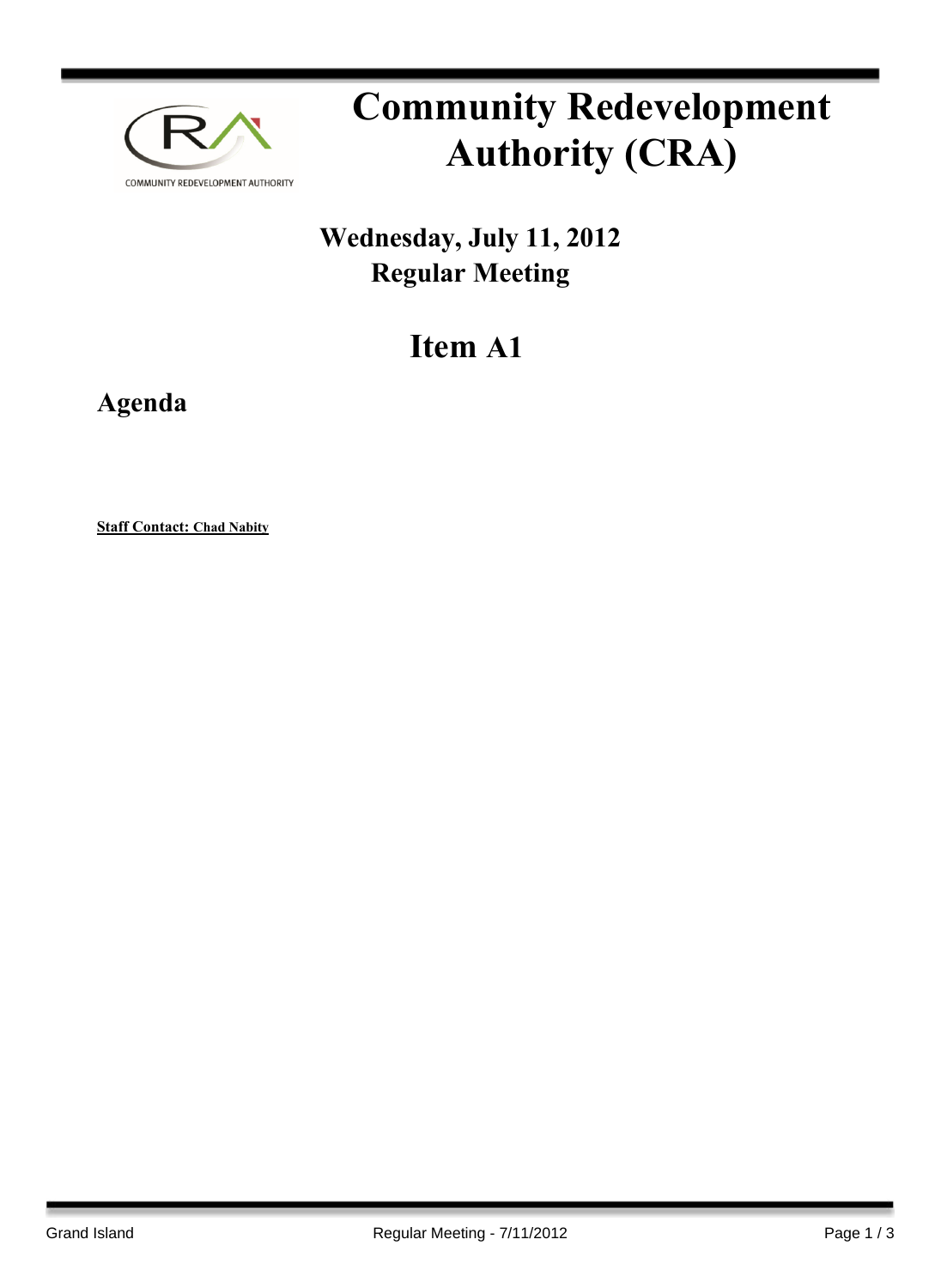### **Wednesday July 11, 2012 4:00 p.m. Grand Island City Hall**

Open Meetings Notifications

1. Call to Order. Barry Sandstrom Call to Order.

This is a public meeting subject to the open meetings laws of the State of Nebraska. The requirements for an open meeting are posted on the wall in this room and anyone that wants to find out what those are is welcome to read through them.

- 2. Approval of Minutes of June 13, 2012 Meeting.
- 3. Approval of Financial Reports.
- 4. Approval of Bills.
- 5. Review of Committed Projects and CRA Properties.
- 6. Memorandum of Understanding with Chief Industries. Re: Former Aurora Coop Property.
- 7. Consideration of a Resolution to forward a Redevelopment Plan Amendment to the Hall County Regional Planning Commission for 125 N Carey Street, Grand Island, with Token Properties, LLC.
- 8. Consideration of a Resolution of intent to enter into a Site Specific Redevelopment Contract & Approval of related actions 30 day notice to City Council for 125 N Carey Street, Grand Island, with Token Properties, LLC.
- 9. Discussion with Procon regarding the possible sale of  $3<sup>rd</sup>$  floor of Old City Hall.
- 10. Budget Discussion.
- 11. ADJOURN TO EXECUTIVE SESSION TO DISCUSS NEGOTIATIONS.

#### RETURN TO REGULAR SESSION

- 12. Approve Resolution or Resolutions to Purchase/Sell Property.
- 13. Directors Report
- 14. Adjournment